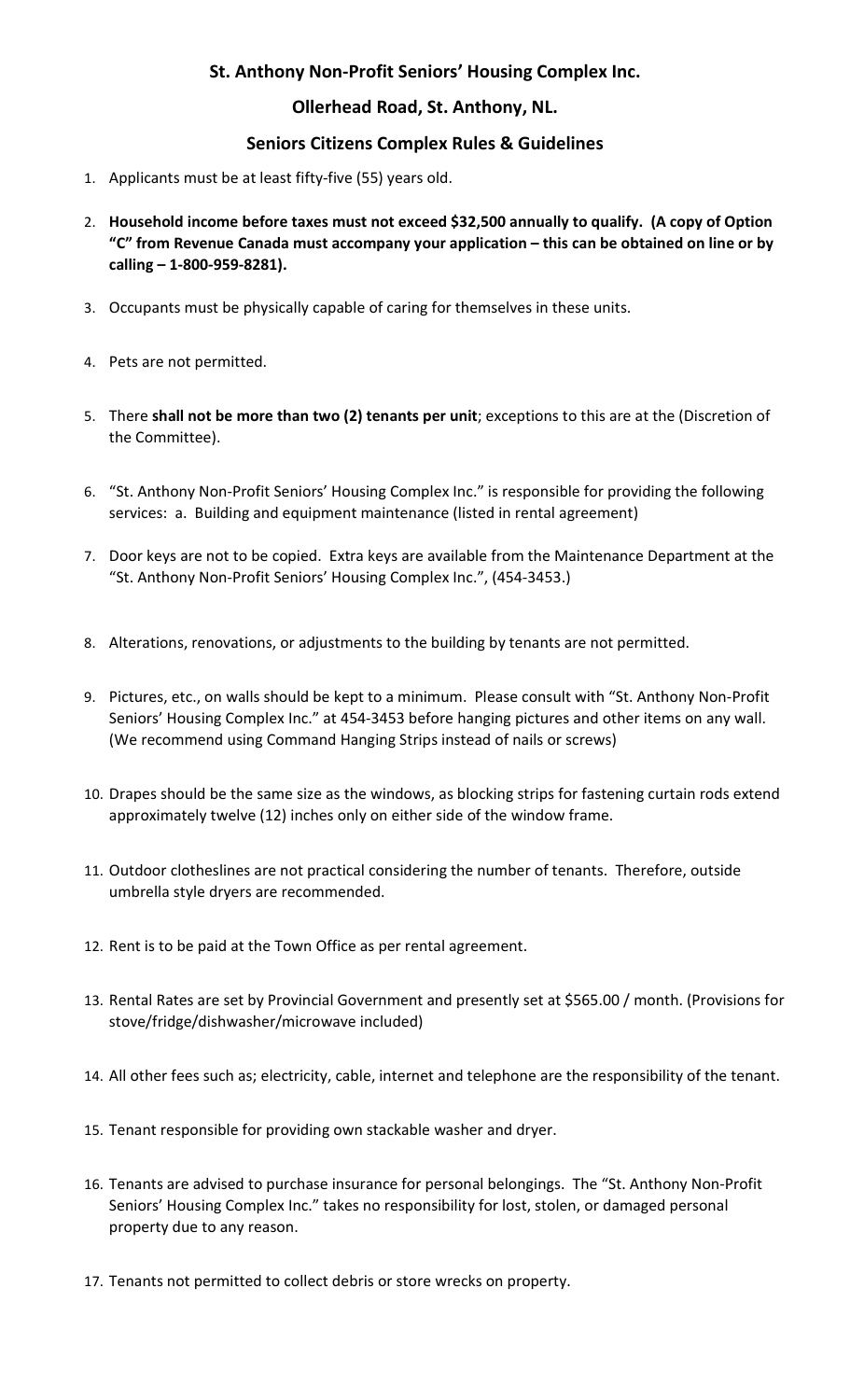18. Smoking in the Senior Cottages is STRICTLY PROHIBITED

19. Tenants responsible for lawn care and snow clearing (driveway).

20. Tenant responsible for damage deposit of 50% of one months rent prior to taking keys.

Emergency Telephone Numbers: Fire/Police/Ambulance ……………………………………. 911

# St. Anthony Non-Profit Seniors' Housing Complex Inc. Ollerhead Road, St. Anthony, NL. Seniors Cottage Application

Please note that Cottages owned and operated by "St. Anthony Non-Profit Seniors' Housing Complex Inc." are smoke free.

## REQUIREMENTS

- 1. Applicants must be at least fifty-five (55) years old.
- 2. Occupants must be physically capable of caring for themselves in these units.
- 3. Total household income, before taxes, must not exceed \$32,500 annually to qualify. (A copy of Option "C" from Revenue Canada must accompany your application – this can be obtained on line or by calling 1-800-959-8281).

#### PLEASE NOTE

- Applications must be printed in Ink.
- All applications are kept strictly confidential.
- Applicants are required to keep their application-up-to-date (i.e.: address, telephone number, etc.)

## **CONFIDENTIAL**

| 1. |                                                                         |                                                |  |
|----|-------------------------------------------------------------------------|------------------------------------------------|--|
|    |                                                                         |                                                |  |
|    |                                                                         | Postal Code: _________________________________ |  |
|    |                                                                         |                                                |  |
|    | (Option C - Revenue Canada) & Verification of DOB (ie: Drivers Licence) |                                                |  |
| 2. | Name(s) of other person(s) who will be occupying unit:                  |                                                |  |
|    |                                                                         |                                                |  |
|    |                                                                         |                                                |  |
|    |                                                                         |                                                |  |
|    |                                                                         |                                                |  |
|    | (Option C - Revenue Canada) & Verification of DOB (ie: Drivers Licence) |                                                |  |
|    |                                                                         |                                                |  |
|    |                                                                         |                                                |  |
|    |                                                                         | Date:                                          |  |